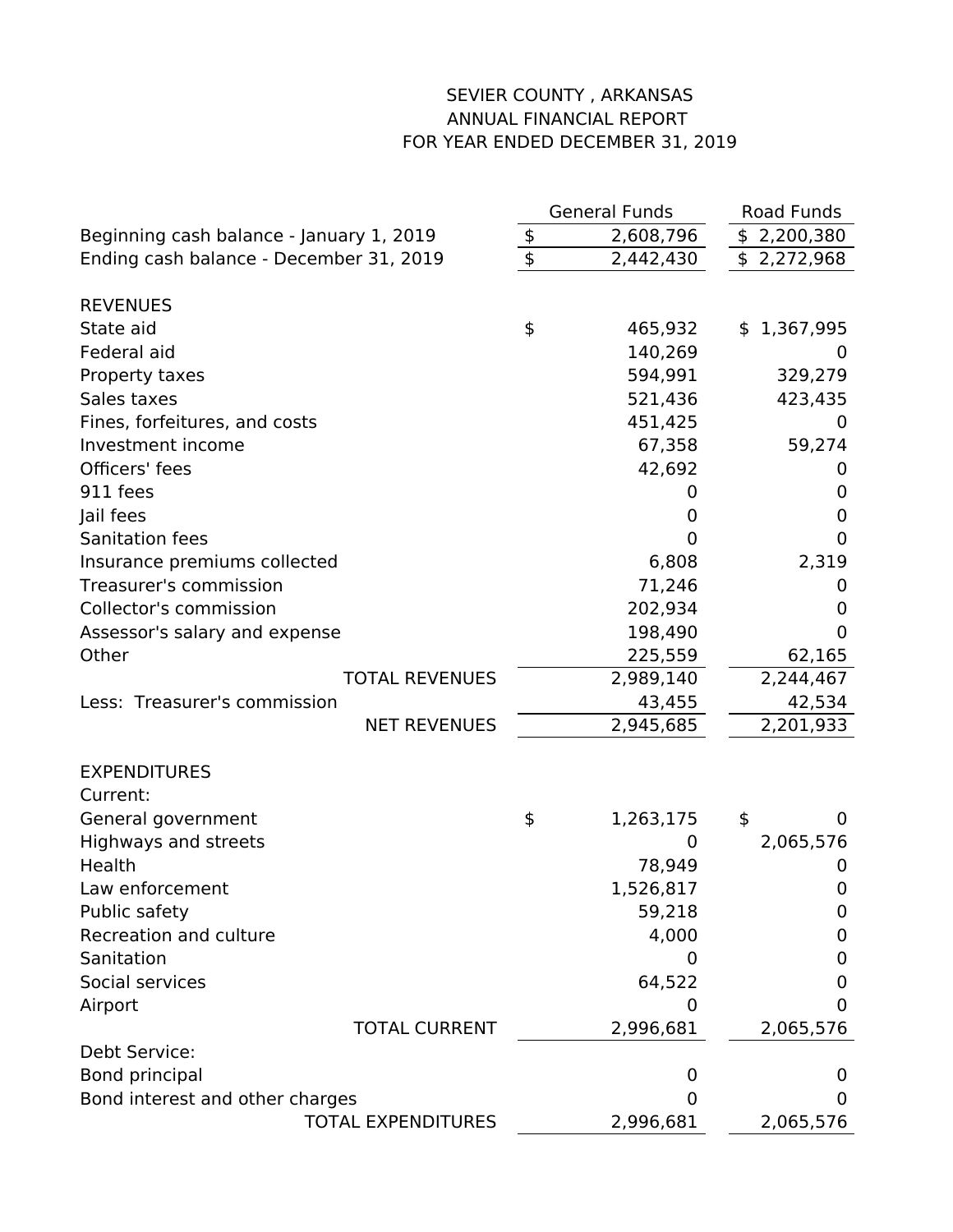| EXCESS OF REVENUES OVER (UNDER)<br><b>EXPENDITURES</b> |                   | (50, 996) |         | 136,357   |
|--------------------------------------------------------|-------------------|-----------|---------|-----------|
|                                                        |                   |           |         |           |
|                                                        |                   |           |         |           |
| OTHER FINANCING SOURCES (USES)<br>Transfers in         | \$                | 30,143    | \$      | 0         |
| Transfers out                                          |                   | (1,045)   |         | (22, 437) |
| TOTAL OTHER FINANCING SOURCES (USES)                   |                   | 29,098    |         | (22, 437) |
| <b>EXCESS OF REVENUES AND OTHER SOURCES</b>            |                   |           |         |           |
| OVER (UNDER) EXPENDITURES AND OTHER USES               | \$                | (21, 898) | $\oint$ | 113,920   |
| <b>BONDED INDEBTEDNESS</b>                             |                   |           |         |           |
| Purpose of Bond Issue                                  | Jail Construction |           |         |           |
| Amount of Original Issue                               |                   | 3,810,000 |         |           |
| <b>Interest Rate Range</b>                             | 3.25% to 4.50%    |           |         |           |
| Bonds Outstanding, December 31, 2019                   |                   | 0         |         |           |

County Clerk Debbie Akin

2/18/2020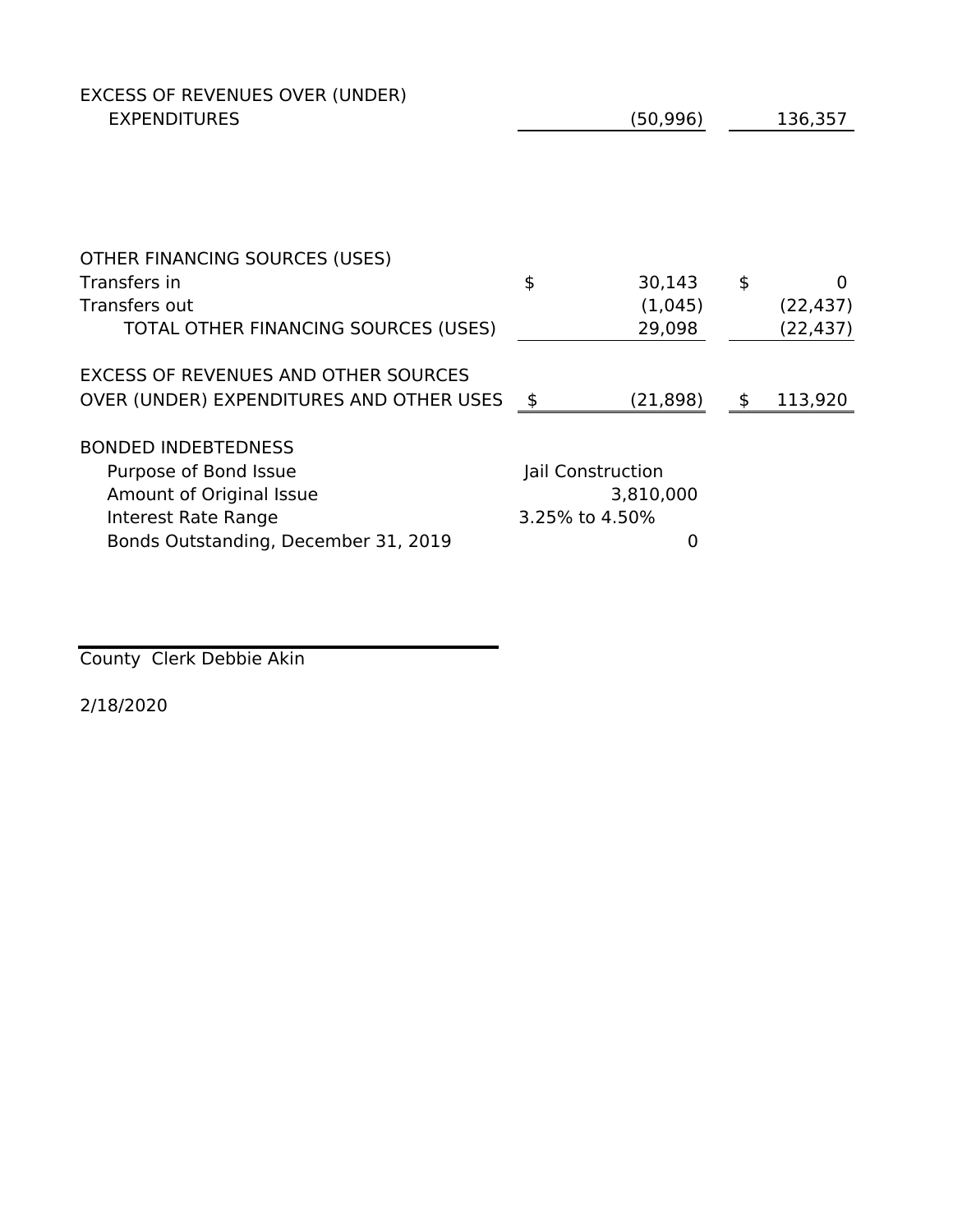| <b>Other Funds</b>               |
|----------------------------------|
| In the Aggregate                 |
| \$<br>3,389,051                  |
| \$<br>3,407,860                  |
|                                  |
|                                  |
| \$<br>131,326<br>22,410          |
| 182,765                          |
| 1,786,465                        |
| 32,787                           |
| 89,260                           |
| 94,706                           |
| 187,989                          |
| 334,416                          |
| 15,243                           |
| 498                              |
| 172,682                          |
| 0                                |
| 0                                |
| 189,004                          |
| 3,239,551                        |
| 52,391<br>$3,187,\overline{160}$ |
|                                  |
|                                  |
|                                  |
| \$<br>78,206                     |
| 0                                |
| 0                                |
| 1,476,710                        |
| 51,010                           |
| 133,331                          |
| 853,885                          |
| 0                                |
| 24,900                           |
| 2,618,042                        |
| 335,000                          |
| 12,909                           |
| 2,965,951                        |
|                                  |